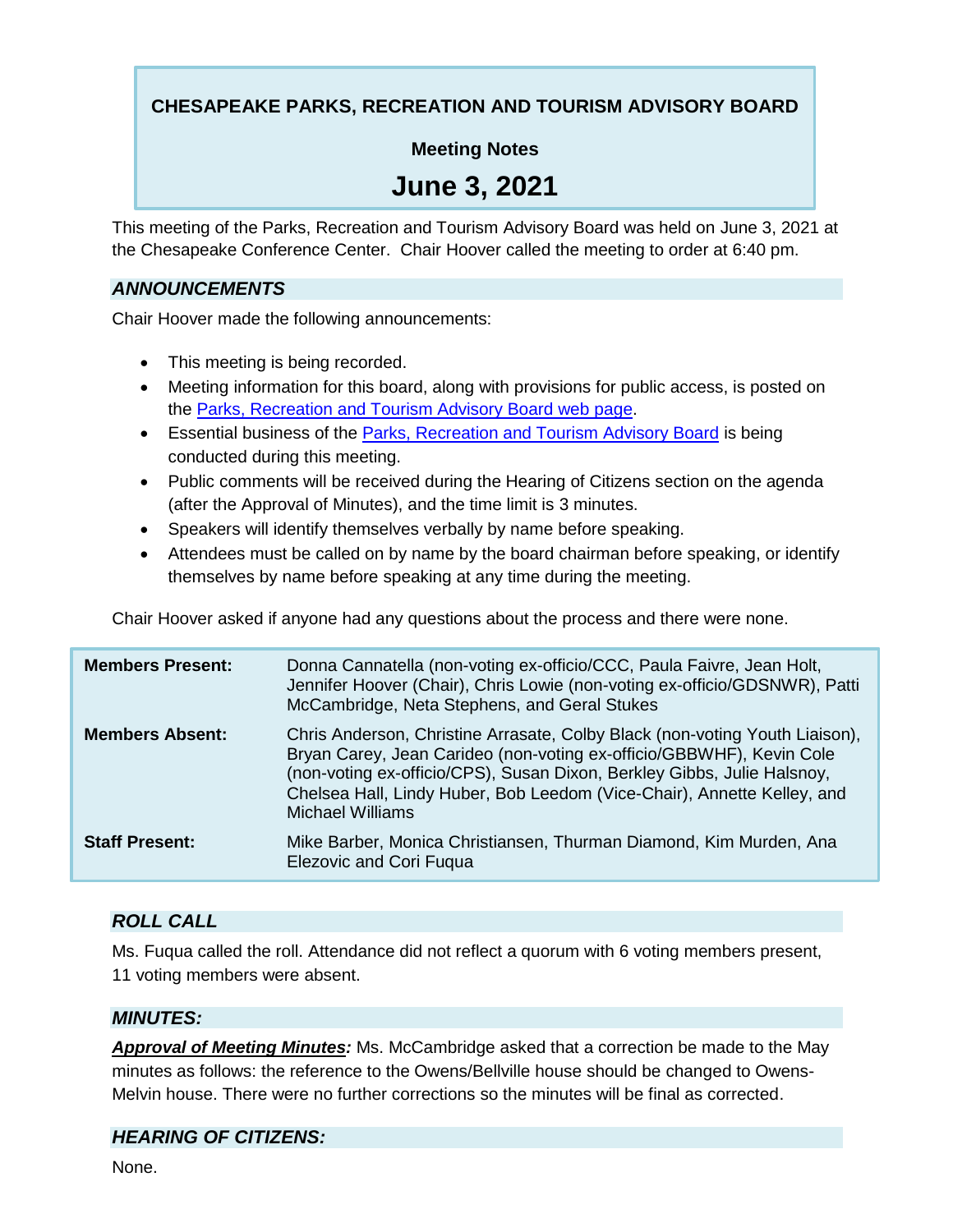#### *REPORTS:*

- **a.** *Committee Reports:*
	- **Athletic Rules Committee** None.
	- **Tourism Committee** None.
- **b.** *Ex-Officio Reports*:
	- **Chesapeake Conference Center** Ms. Cannatella reported on the following:
		- o **COVID Restrictions** Most COVID restrictions were lifted on May 28<sup>th</sup> and the Conference Center is following all City guidelines. However, VenueWorks employees are still required to wear masks as they walk about the Center. Customers are consulted regarding their preference as far as physical distancing for their events. Restrooms are open but still have distancing restrictions, hand sanitizers and floor decals are still in place throughout the Center, buffet procedures will still be adhered to, and staff is still disinfecting before and after all events. All of these things will stay in place permanently.
		- o **Events** As of tonight, we have 96 confirmed events on the books so far through the end of the year. If you would like to join our mailing list to receive weekly Friday emails, go to the website and click on "About Us", then "Stay Connected" or at the very bottom under the "Plan Your Event" section, you can submit your email address there. There is also a popup that comes up, so three ways to sign up! Events this month include the Rotary Club meetings every Wednesday, the Annual Great Bridge Fisherman's Association Flea Market on June 12<sup>th</sup> from 8am-2:30pm at \$4/pp to get in, the Chesapeake Sports Club monthly luncheon meeting on June 14<sup>th</sup>, the Chesapeake Juneteenth Foundation on Saturday June 19<sup>th</sup> featuring a jazz concert at \$50/pp. New events coming up are a Jujitsu combat event on August 28<sup>th</sup> and others that will be announced at the next meeting. We have all new catering menus with organic selections and you can see them on our website featured in our new digital flipbooks on our website, and all-inclusive packages for a variety of events. For more information, go to the website ChesapeakeConference.com. We are also hiring banquet staff so if you know anyone who would be interested, please direct them to our website for more information and to apply.
		- o **Lunch with Chef** is on Fridays from 11:30am 1:30pm at \$14/pp. (except for June  $18<sup>th</sup>$  which is the Juneteenth holiday and we are closed that day).
	- **Great Dismal Swamp National Wildlife Refuge** Mr. Lowie gave a presentation on the Great Dismal Swamp National Wildlife Refuge. It was very interesting and the presentation will be sent out to the board as a PDF along with the meeting minutes. He also mentioned that a group consisting of staff from the City of Chesapeake, Public Works and PRT Departments and City of Suffolk Parks and Recreation and Planning/Public Works Departments received a federal highways FLAP grant. It funds a planning study for an environmental assessment to determine the feasibility of a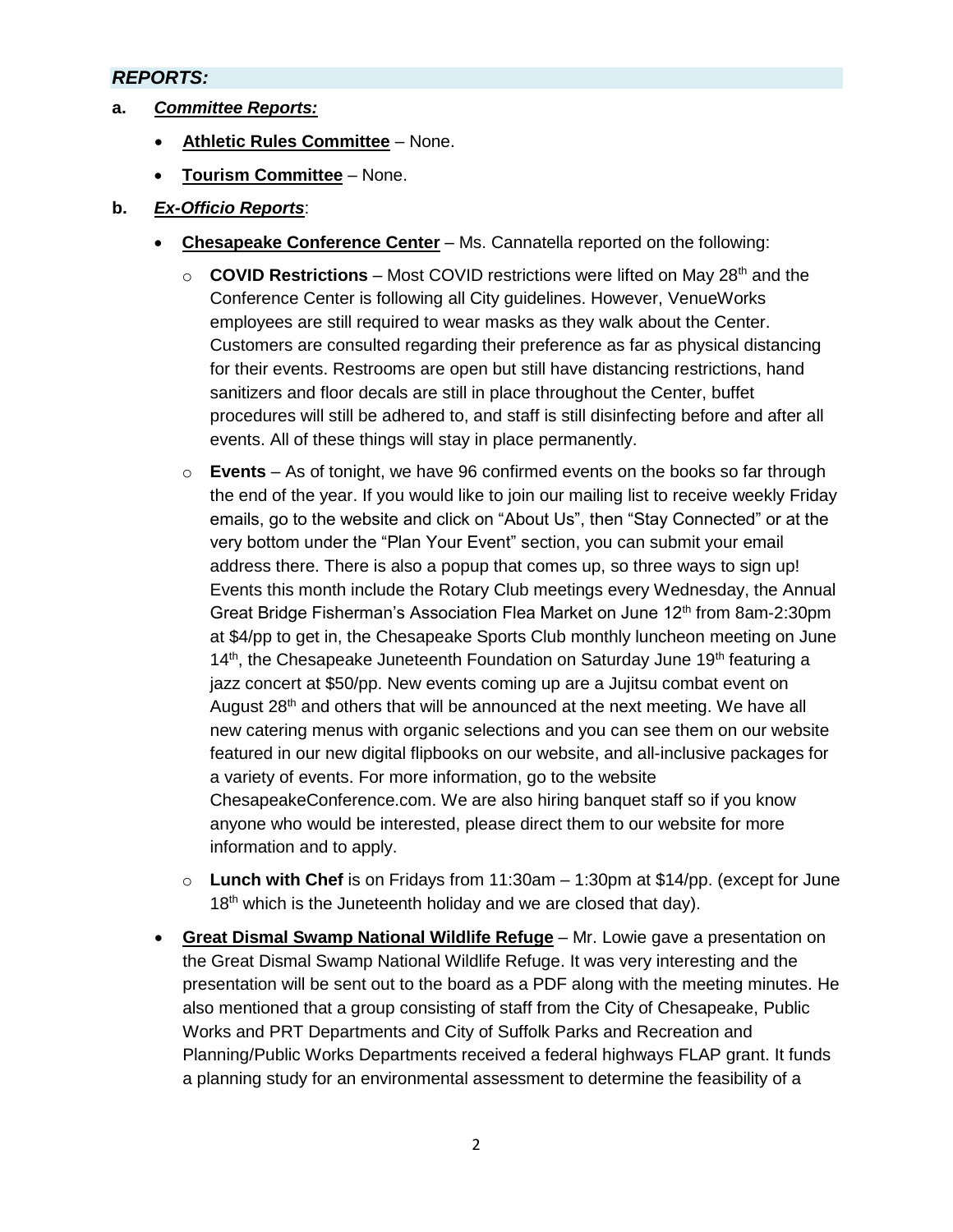connecting trail within the Dismal Swamp area from Suffolk to Chesapeake. It's great news!

- **Great Bridge Battlefield & Waterways History Museum** Ms. Fuqua distributed copies of the Patriot Record newsletter on behalf of Ms. Carideo.
- **c.** *Tourism Report* Ms. Murden gave the following updates:
	- **Hotel Performance and Visitation in Chesapeake** We continue to do really well and are leading the region and state. In the month of April, our occupancy was at 80% while regionally it was at 74% and statewide it was 56%. Business travel is starting to pick up. It has always been a strong sector for us due to the corporate business base we have here in Greenbrier.
	- **Events**  We have two events coming up: KayaXpedition at Oak Grove Lake Park on Saturday, June 12<sup>th</sup> and Celebrate Freedom at City Park on July 3<sup>rd</sup>. See the [website](https://www.cityofchesapeake.net/government/city-departments/departments/parks-recreation-tourism/events/special-events.htm) for details.
	- **Bus Groups** The International Tattoo is this weekend in Norfolk and we've been able to secure two bus groups that are participating in Tattoo activities but staying in Chesapeake. We created itineraries that include some Chesapeake activities such as visiting the museum and Elizabeth River Park, birding opportunities, fly fishing demonstrations and some lunches/dinners.

# **d.** *Parks and Recreation Reports*

- Mr. Diamond reported on the following:
	- o **Recreation Centers** are fully open!
	- o **Summer Camps** at Great Bridge, Indian River and Western Branch are full, but Camelot still has a few openings.
	- o **55 & Better** The annual Fish Fry is this Friday, June 11 starting at 10:30am at City Park and there will be two separate lunch seatings. Ceramics, Painting for Fun and Zumba classes are back. We'll be expanding numbers and slowly bringing on other classes.
- Ms. Christiansen reported on the following:
	- o **Paddle for the Peake** Launched last Friday with the app which you can now download. It will be ongoing throughout the summer.
	- o **Splash Pad at Western Branch** Working with contractor to get everything ready and will hopefully have a soft opening soon this summer.
	- o **Still Hiring!** We need lots of people! Please see our weekly postings on [Facebook](https://www.facebook.com/ChesapeakePRT) and share.
- *e. Director Updates*: Mr. Barber gave the following updates:
	- o **Board Meeting Locations** Thank you to Donna for hosting the meeting tonight! Board members should have received the meeting schedule for the rest of the year. The meetings will be in a different place every month so the board can see locations they might never have visited or haven't been to in a while.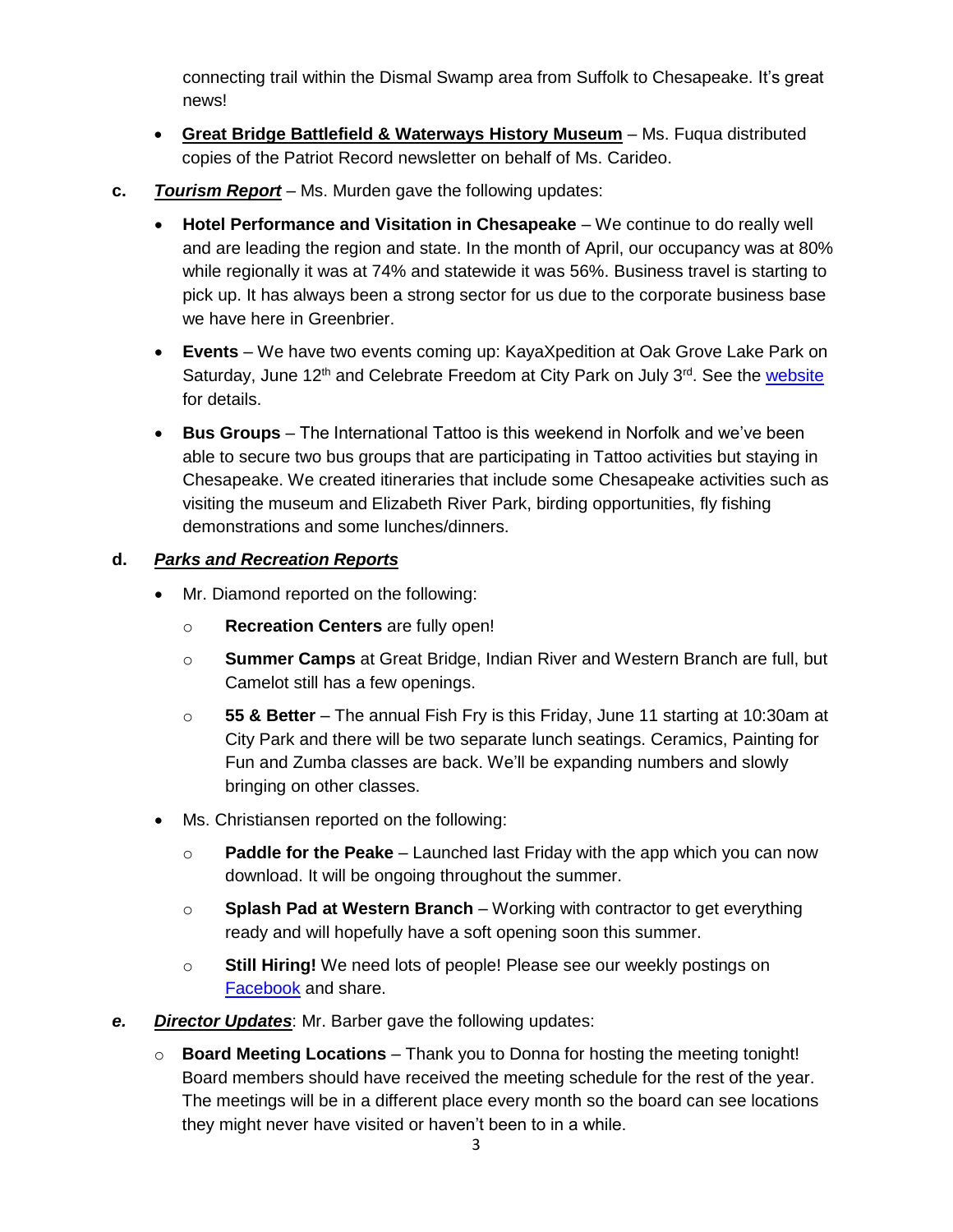- o **Historical Village** City Council passed the MOU with the state last week for us to get our designated \$3 million and that's great news! That gives us \$3.4 million. Another \$600K has been pledged by the City for FY 2023. The \$3 million will be used to build a Visitor Center and commemoration to the Underground Railroad. We have already met with consultants so we can hopefully fast track it. We are also a finalist for an additional \$3 million of federal funds for restoration of the Cornland School and the Superintendent's House and feel we're in a very good position for that. We should hear something between October and January.
- o **Cornland School Move** Rolling along really well and there is a possibility that the move might happen earlier than late summer/early fall as originally thought.
- o **100' Flag at City Park** You might see a conditional use permit request for the flag installation at the Chesapeake 9/11 Memorial as an agenda item to Council soon, after it goes through the Planning Commission for their approval first.
- o **Department Report**  Should be released tomorrow. Lots of good information including the historic marker dedication at Owens-Melvin house and Clean and Green Poster winners with the Mayor.

#### *UNFINISHED BUSINESS*:

• None.

# *HEARING OF BOARD MEMBERS*:

- Ms. Fuqua shared a few items from the following board members that could not attend the meeting:
	- $\circ$  Ms. Arrasate Please accept and pass on my congratulations to Mike and the team for the article on Pilotonline regarding the Cornland School project. Well done! I know good PR helps to gain community support and can help move a project forward!
	- $\circ$  Ms. Kelley Please let Donna Cannatella know that I had lunch with Chef and it was delicious. I had two friends with me and they were impressed. Also Mike and Monica knew my brother, Robert Peek. On June  $9<sup>th</sup>$  at 1pm at the NC Visitor Center the Army Corps will be naming a boat in his honor.
- Ms. Holt Are you still capping off the summer camp at 20 kids per center? Mr. Diamond said that yes, 20 will still be the limit because kids can't be vaccinated yet and must still practice physical distancing and wear masks. We don't have room for more than 20 kids with the physical restrictions in place.
- Ms. McCambridge Thank you Mike, Ana and team for the event at the Owens-Melvin house. It was beautiful and the family was thrilled.
- Mr. Barber added that Ana did a wonderful video series for the Historic Preservation Commission that featured different places in Chesapeake. If you haven't seen them, you can find the links on the Historic Preservation Commission's [HPC Library web page](https://www.cityofchesapeake.net/government/Boards-Commissions/full-listing/Historic-Preservation-Commission/HPC-Library.htm) under the Video section, on PRT's [Facebook page](https://www.facebook.com/ChesapeakePRT/videos/?ref=page_internal) and also our [YouTube channel.](https://www.youtube.com/channel/UC1ELjujjOccKNxb5pIg7T2g/videos)